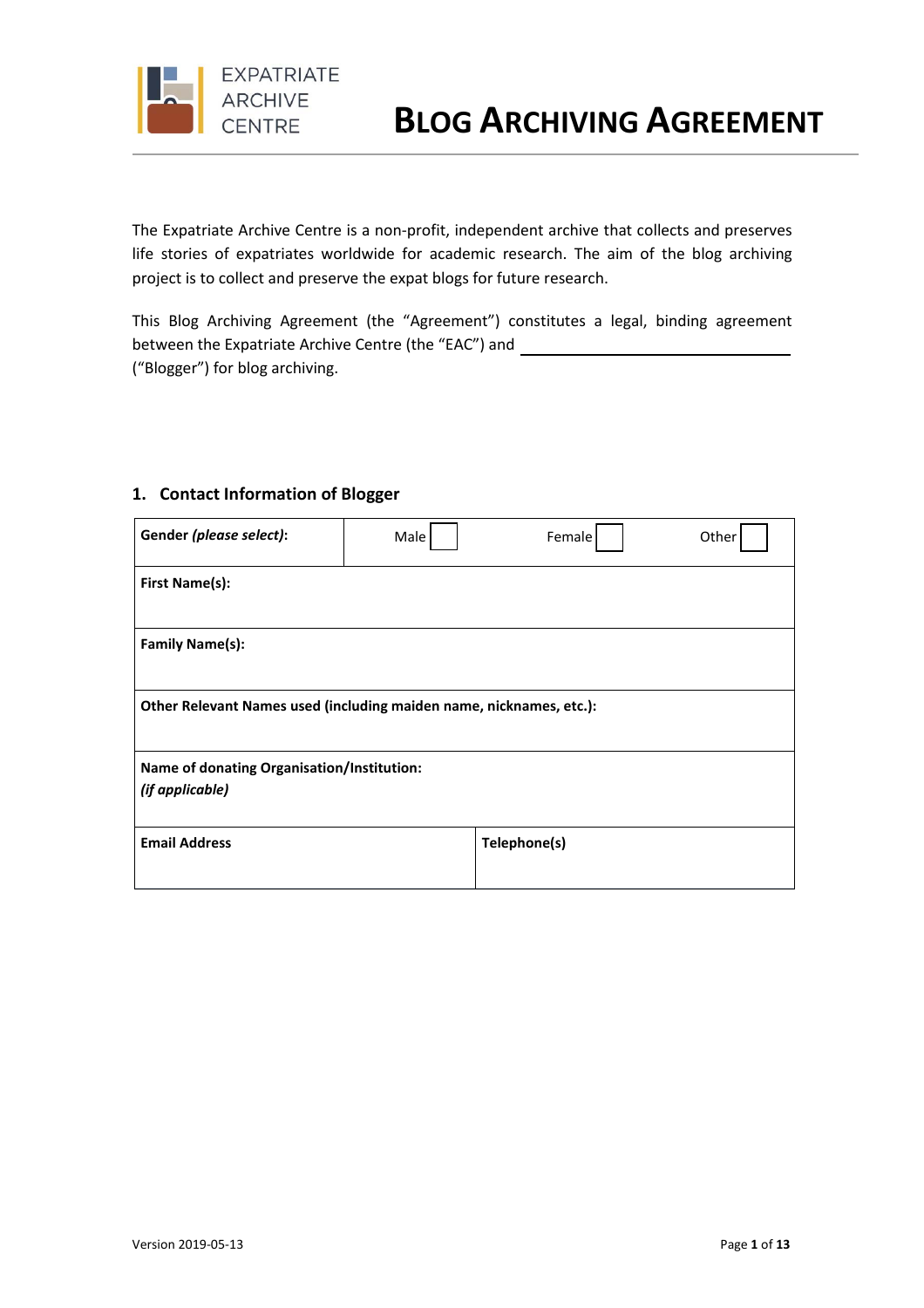## **2. Blog(s) Details**

Please supply a detailed summary of the blog(s) content including website link(s), name(s)<sup>1</sup>, type(s)<sup>2</sup>, and date(s) of creation<sup>3</sup>. Please be as specific as possible.

| Website link(s), name(s), type(s) and date(s) of donated material: |  |  |
|--------------------------------------------------------------------|--|--|
|                                                                    |  |  |
|                                                                    |  |  |
|                                                                    |  |  |
|                                                                    |  |  |
|                                                                    |  |  |
|                                                                    |  |  |
|                                                                    |  |  |
|                                                                    |  |  |
|                                                                    |  |  |
|                                                                    |  |  |

Apart from the blogger(s), does the blog(s) and/or the information given in this agreement contain personal data and/or photos of still-living individuals, such as full names, postal and/or email addresses, phone numbers, date of births/deaths, bank details *(please select)*?

Apart from the blogger(s), does the blog(s) and/or the information given in this agreement contain sensitive personal data of still-living individuals, such as data relating to racial or ethnic origin, political opinions, religious beliefs or other beliefs of a similar nature, membership of a trade union, physical or mental health or condition, sexual life and/or criminal history *(please select)*?



**Yes** ☐ **No** ☐

## **3. Conditions of Access and Agreement to Use of Blogs**

Is the entire blog(s) publicly accessible without restrictions *(please select)*:

| Yes |  |
|-----|--|
| Nο  |  |

<sup>1</sup> Please transcribe formal title(s) exactly as to wording, order and spelling. If appropriate, abridge <sup>a</sup> long formal title, but only if it can be done without loss of essential information. <sup>2</sup>

 $2$  E. g. blogs, photographs, etc.

 $3$  E. g. exact days, time spans, etc.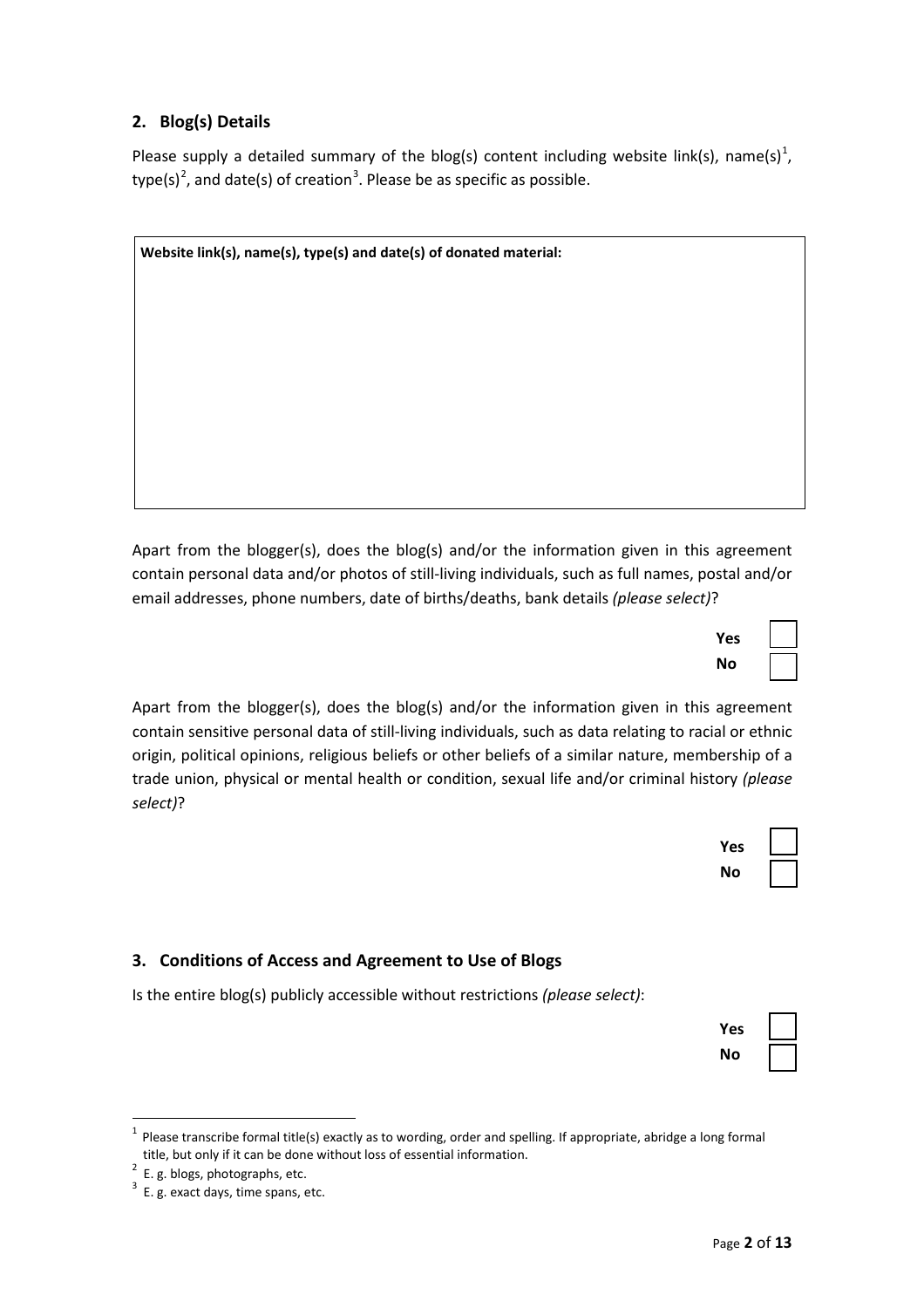**Only if no,** please select and specify:

The following blog records within the collection will be restricted for research until *(specify date):*

\_\_\_\_\_\_\_\_\_\_\_\_\_\_\_\_\_\_\_\_\_\_\_\_\_\_\_\_\_\_\_\_\_\_\_\_\_\_\_\_ . *Restricted information and/or records:*

Does anybody, apart from the blogger, have any copyright<sup>5</sup> or and/or other intellectual property rights with regard to the blog(s) content *(please select)*:

| Yes |  |
|-----|--|
| No  |  |

4

**Only if yes,** please specify<sup>6</sup> and fill out Annex II:

*Records with copyright and/or other intellectual property rights:*

 $\overline{4}$  $4$  For example, restrictions with regard to copyright, privacy, rights with regard to one's portrait, business secrets, trademarks, design rights, etc.

In general, the creator of a 'creative work' (music, photograph, text, etc.) holds copyright on that work. If you are unsure whether there are copyright or other intellectual property rights on the records, please fill in your

hesitation in Annex II.<br><sup>6</sup> In addition please specify whether or not Blogger is entitled to give out a license to EAC for these records.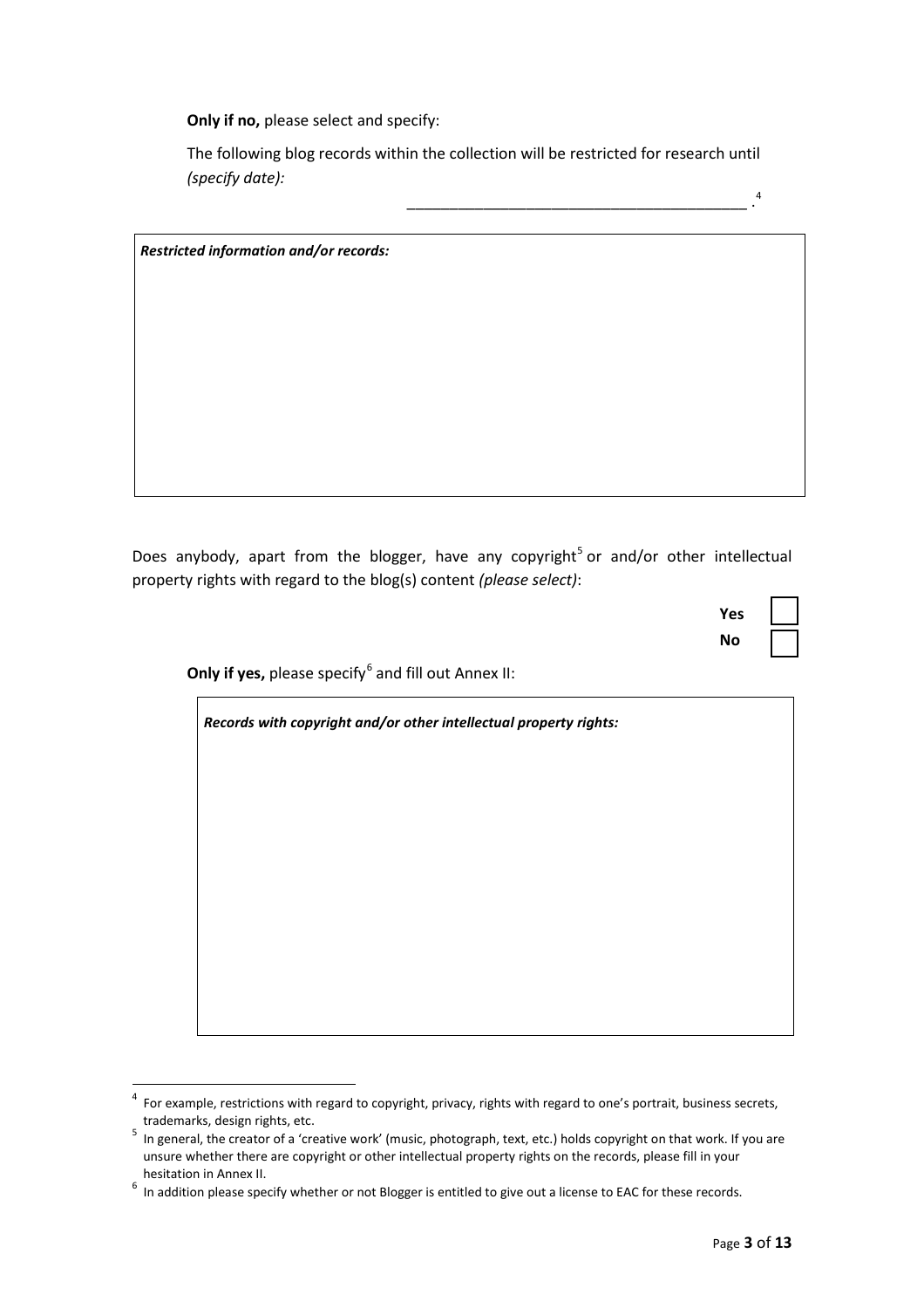Does the blogger grant the EAC the right to allow quotation and/or publication of parts of the blog(s) including online<sup>7</sup> or by way of additional electronic formats to promote the EAC and its initiatives *(please select)*:

| Yes |  |
|-----|--|
| No  |  |

**Only if yes,** please specify which parts of the blog(s) are permissible for use by the EAC and under which conditions:

| Part(s) of blog(s) | <b>Condition of use</b> |
|--------------------|-------------------------|
|                    |                         |
|                    |                         |
|                    |                         |
|                    |                         |
|                    |                         |
|                    |                         |
|                    |                         |
|                    |                         |
|                    |                         |
|                    |                         |

The EAC will use the Oxford Style Manual when citing the blog(s)<sup>8</sup>.

 $\overline{a}$ 

## **4. Ownership, Access, Copyright and Intellectual Property Rights**

4.1. The blogger agrees to the preservation and use of the blog(s) content in accordance with the EAC's missions and objectives, as stated in Annex III.

 $7$  For the purpose of this agreement, 'online' is understood to mean on the Worldwide Web and any future

successor technologies.<br><sup>8</sup> For example: Tan, Siu-Lan, 'Why does this Baby Cry when her Mother Sings?' [including video], OUPblog (5 Nov. 2013), http://blog.oup.com/2013/11/why-does-this-baby-cry-when-her-mother-sings-viral-video/, accessed 9 Nov. 2013.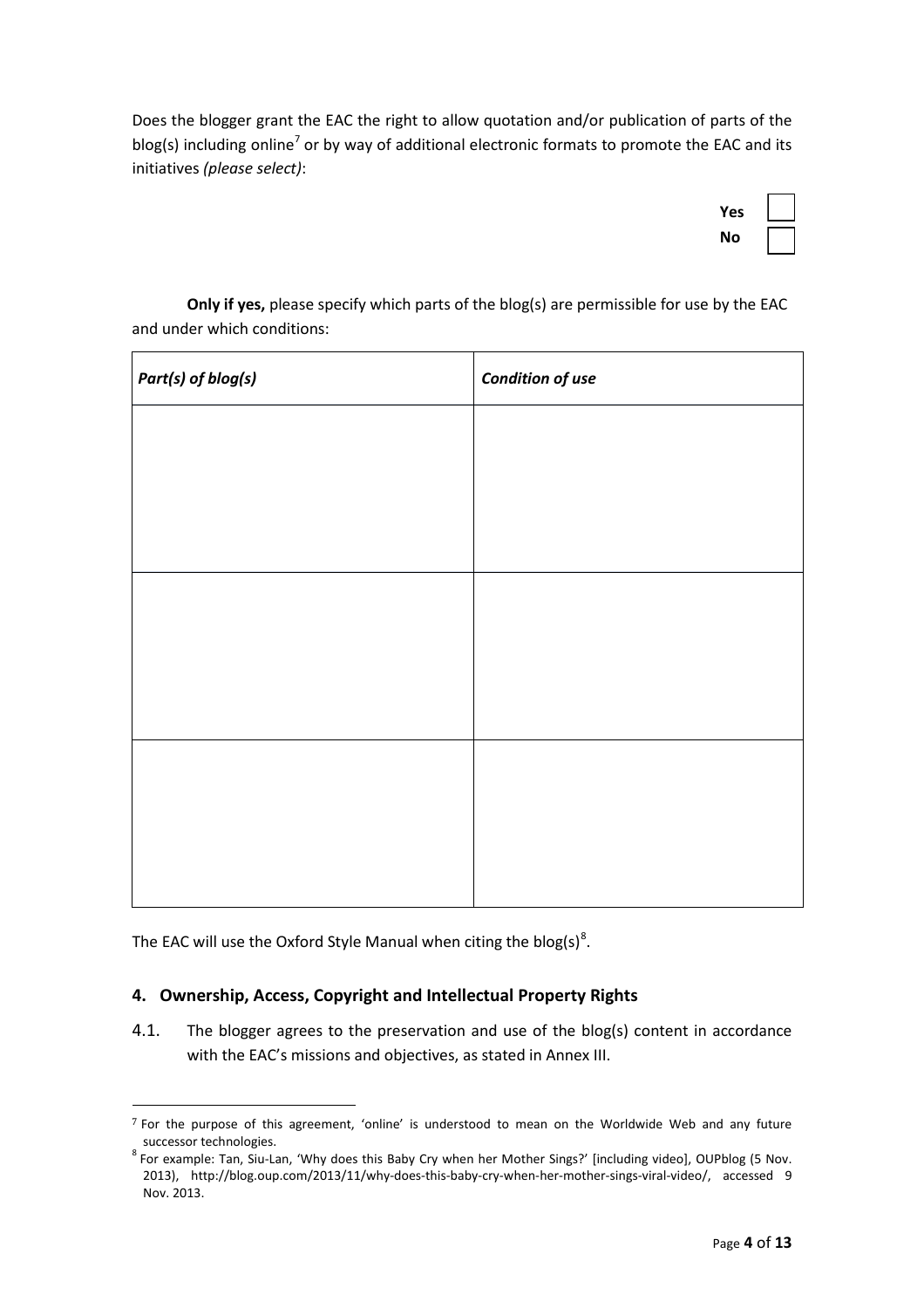- 4.2. The blogger agrees to the EAC archiving his/her blog(s) using "Archive-It"<sup>9</sup>, service developed by the Internet Archive<sup>10</sup>. This service is a web-based application designed for organisations interested in archiving, accessing and managing web content.
- 4.3. The blogger agrees to the storage of the blog(s) content and information at one of the Internet Archive's data centres.
- 4.4. The blogger agrees to the applicability of Dutch copyright law to the archiving, preservation and use of the blog(s) content.
- 4.5. The blogger warrants that he/she is the sole and absolute owner/custodian of the blog content and has licenses where needed, has the full unrestricted rights to the records and does not infringe upon or violate any intellectual property right of any third party.
- 4.6. By date of full signature of this agreement, the blogger assigns to the EAC rights to archive the blog(s)<sup>11</sup>. This assignment is accepted by the EAC. This assignment entails, by all means, the right of the EAC to archive the blog(s), make them publicly available for an unlimited amount of time without further consultation with the blogger unless otherwise specified within this agreement.
- 4.7. The blogger releases and indemnifies the EAC from any liability resulting from any claim of intellectual property rights or copyright infringement arising from this agreement, including third party claims. The blogger declares that no licenses relating to the blogs have been granted to third parties.

## **5. Terms and Conditions of Archiving Management**

- 5.1. The EAC manages any blog(s) content and all personal data provided to the EAC in this agreement, according to applicable Dutch legislation regarding privacy, personal data, copyright and archives management.
- 5.2. The EAC will not use personal data for purposes, other than the purpose for which they have been provided to the EAC. The EAC will use personal data compliant to its Privacy Statement, which is added as Annex IV to this agreement.
- 5.3. The blogger indemnifies the EAC for any liability as a result of the provision of personal data of the blogger or others, by the blogger.
- 5.4. In addition to research, the blog(s) provided to the EAC may be used for the purposes of EAC Public Relations, Print Materials, Website, Social Media, EAC Publications or others as specified by the blogger in section 3.
- 5.5. The EAC does not anonymise data entries in their archival management software. Access to such data is limited to EAC staff, EAC-approved researchers and volunteers under restricted access conditions.<sup>12</sup>

9

 $\frac{9}{10}$  https://archive-it.org/.<br> $\frac{10}{10}$  https://archive.org/index.php.

<sup>&</sup>lt;sup>11</sup> See article 3, 'Conditions of Access and Agreement to Use of Records', copyright owner of donated records.

 $12$  All staff, volunteers, interns and researchers must sign an agreement to abide by privacy regulations.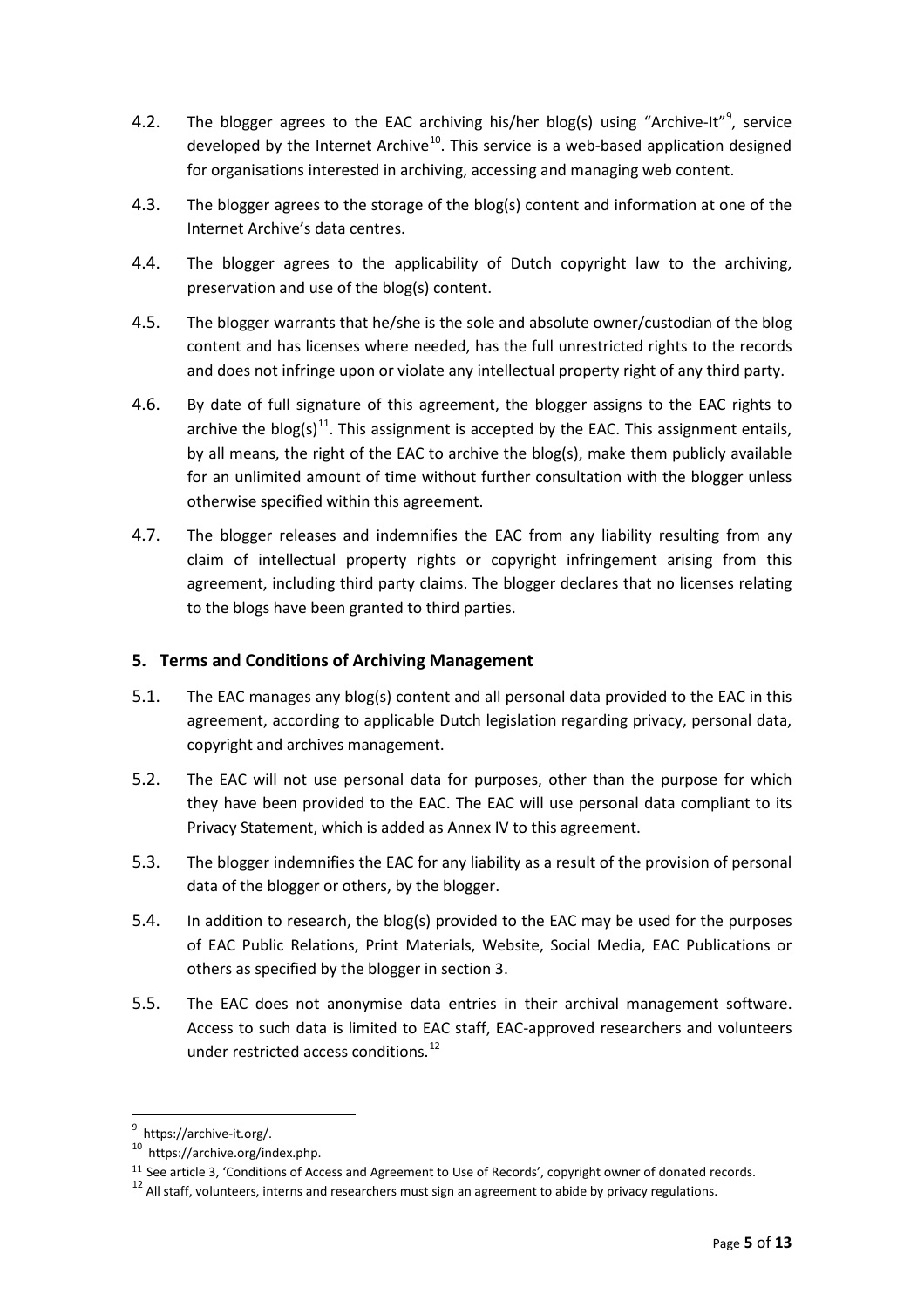- 5.6. When the blogger is deceased and no rightful heir is known or can be traced, the director of the EAC decides on disclosure issues, in case the blog(s) have limited access at the time of the request for disclosure, still taking into consideration the abovementioned article 5.8 in case information in these records can be traced back to be personal data of a still-living individual.
- 5.7. This agreement can be terminated without cause by either party by giving (30) calendar days advance written notice to the other party. Such notification shall state the effective date of termination. The previously archived data will stay publicly available.

## **6. Acceptance**

The EAC trusts that the above given information is correct and will not accept liability and/or responsibility for any consequences which may arise from faulty or missing information.

In case of faulty or missing information, the EAC reserves the right to process the blog(s) content according to Dutch and EU law, EAC statutes and policies.

By signing this agreement, the blogger agrees that the shared blog(s) is in accordance with the provisions stated in this agreement.

Date **Date** Date **Date** Date **Date** Date **Date** 

Name (Blogger) Name (director of the EAC)

Signature Signature Signature Signature Signature Signature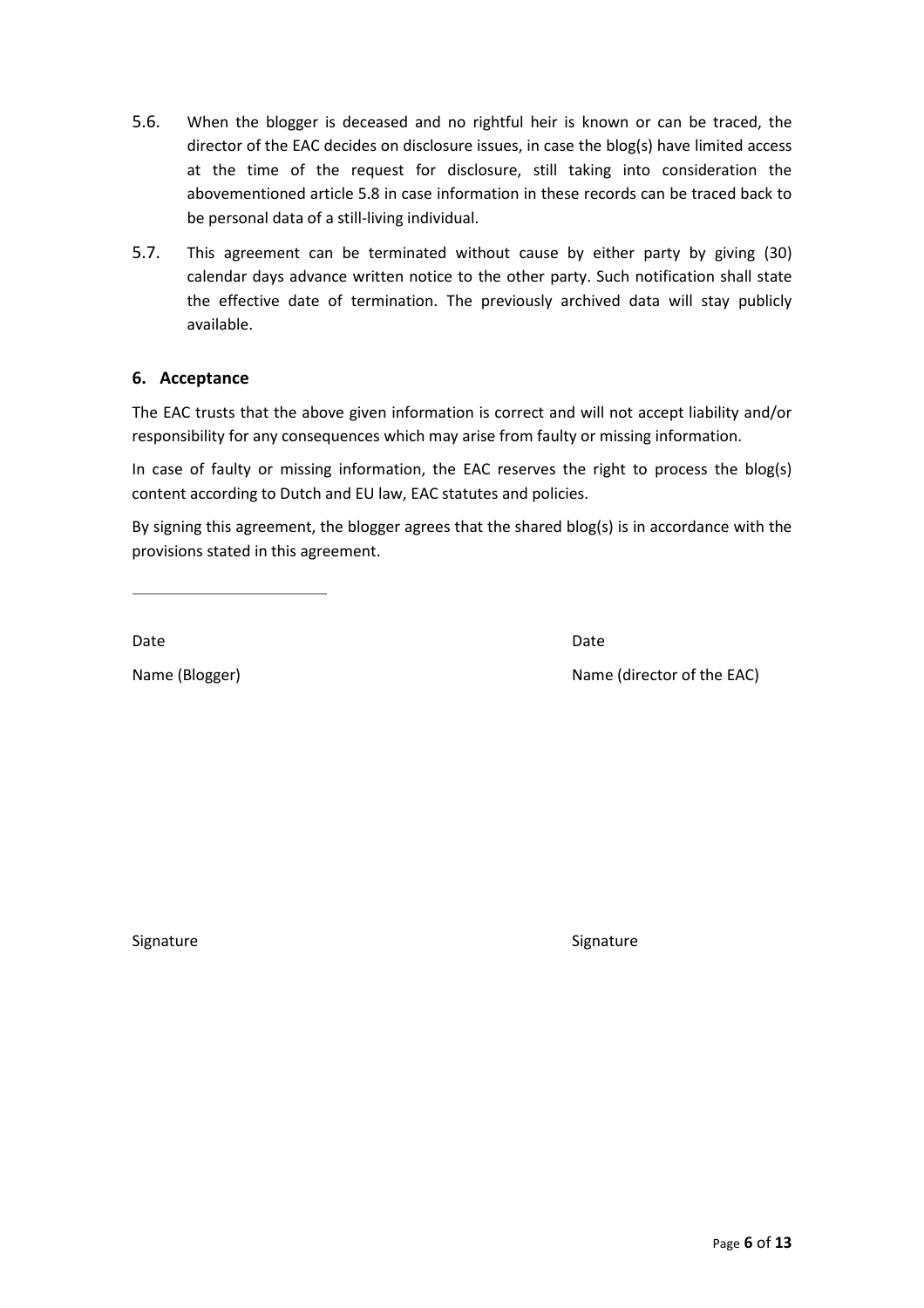## **Annex I – Additional Biographical Details**

In order to help us process your blog, we would appreciate if you supply us with as much additional information about the creator(s) and related persons as possible, including locations, name(s) of partners and children, date and place of birth/death, etc. This information is only stored by the EAC for archival purposes and will never be publicly available.

| <b>Locations of Blogger(s):</b> |         |              |  |
|---------------------------------|---------|--------------|--|
| Year - Year                     | Country | <b>Place</b> |  |
|                                 |         |              |  |
|                                 |         |              |  |
|                                 |         |              |  |
|                                 |         |              |  |
|                                 |         |              |  |
|                                 |         |              |  |
|                                 |         |              |  |
|                                 |         |              |  |
|                                 |         |              |  |
|                                 |         |              |  |
|                                 |         |              |  |

| <b>Nationality of Blogger:</b>                                         |
|------------------------------------------------------------------------|
| <b>Blogger's date(s) of birth:</b>                                     |
| <b>Blogger's place of birth:</b>                                       |
| Blogger's weblog or any other digital link:                            |
| Additional information such as e. g. name of employers, position etc.: |
|                                                                        |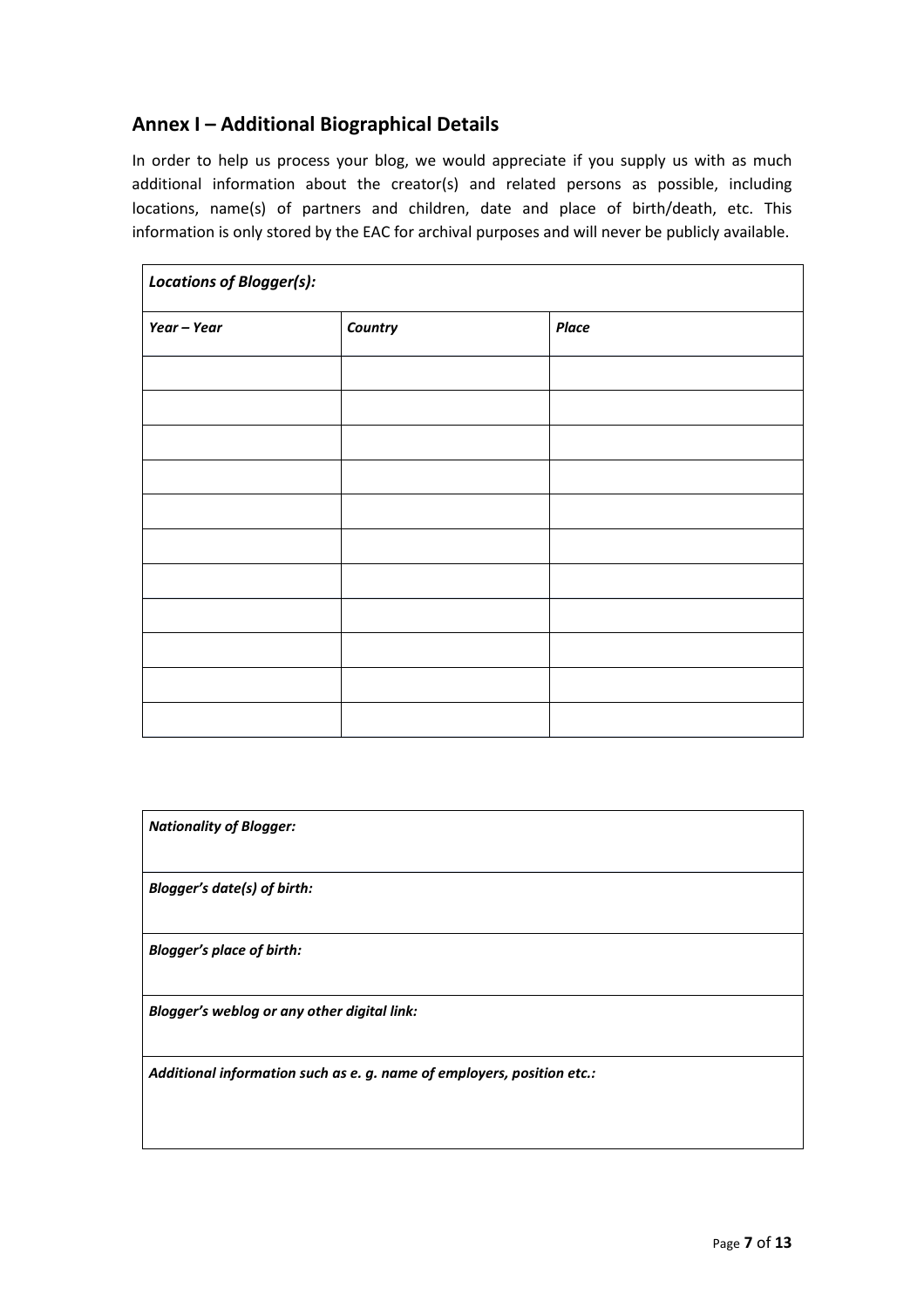*Information about partner(s) and children of Blogger(s) First name and family name: Date and place of birth/death: Relation to Blogger: Other Information\*: First name and family name: Date and place of birth/death: Relation to Blogger: Other Information\*: First name and family name: Date and place of birth/death: Relation to Blogger: Other Information\*: First name and family name: Date and place of birth/death: Relation to Blogger: Other Information\*: First name and family name: Date and place of birth/death: Relation to Blogger: Other Information\*:*

\* e. g. date of marriage, weblog or any other digital link, etc.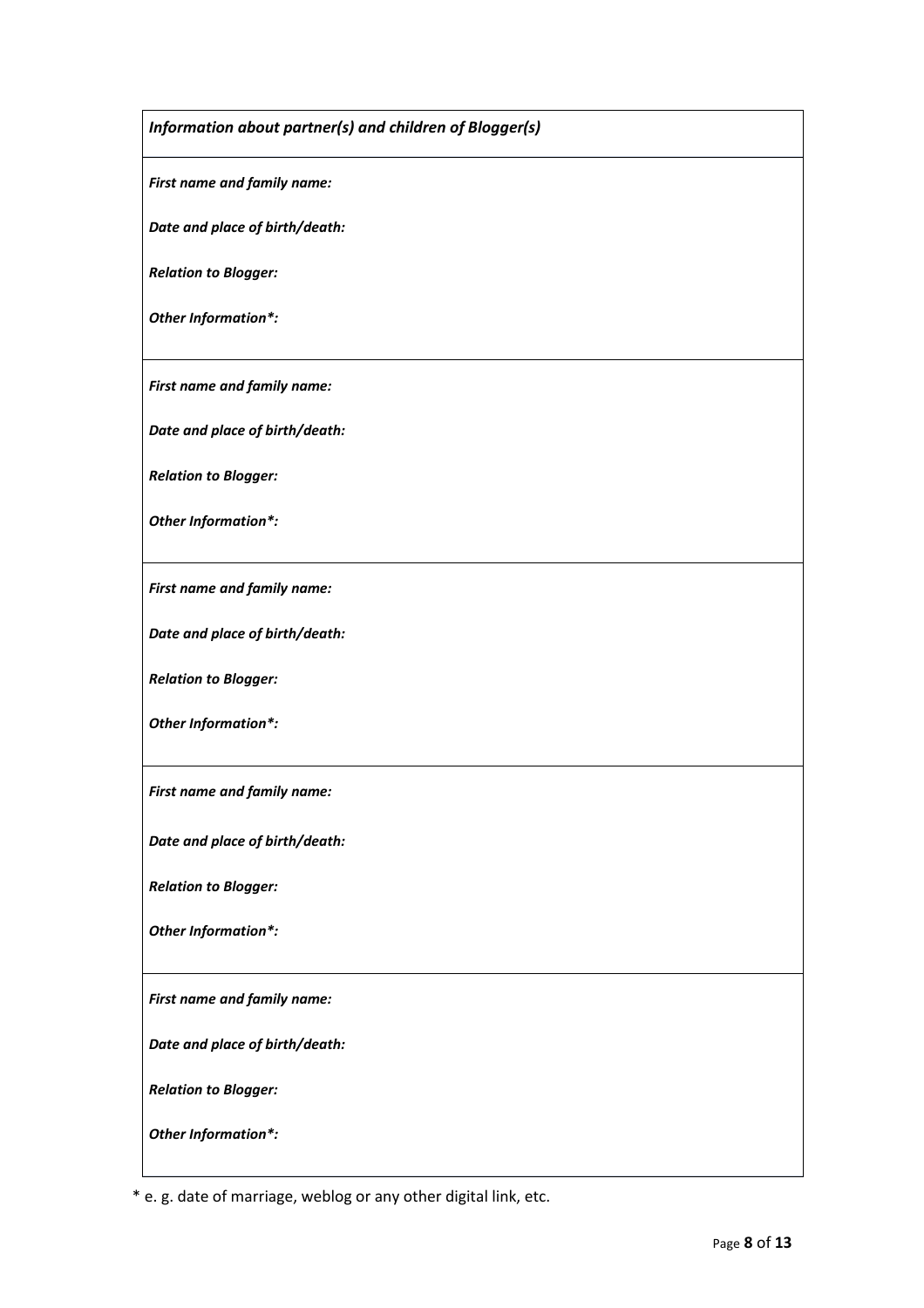# **Annex II – Intellectual Property Rights of Third Parties**

Please fill out the form below, if you have any hesitations about content which might be the intellectual property of third parties, such as copyright, model rights or trademarks.

| <b>Name of rights holder</b> | Type of material $^{\rm 13}$ |
|------------------------------|------------------------------|
|                              |                              |
|                              |                              |
|                              |                              |
|                              |                              |
|                              |                              |

If you have a license to use the work, please mention these licenses below.

| Name of rights holder | <b>Type of material</b> <sup>14</sup> |
|-----------------------|---------------------------------------|
|                       |                                       |
|                       |                                       |
|                       |                                       |
|                       |                                       |

 $^{13}$  E.g. a photo or text.<br> $^{14}$  E.g. a photo or text.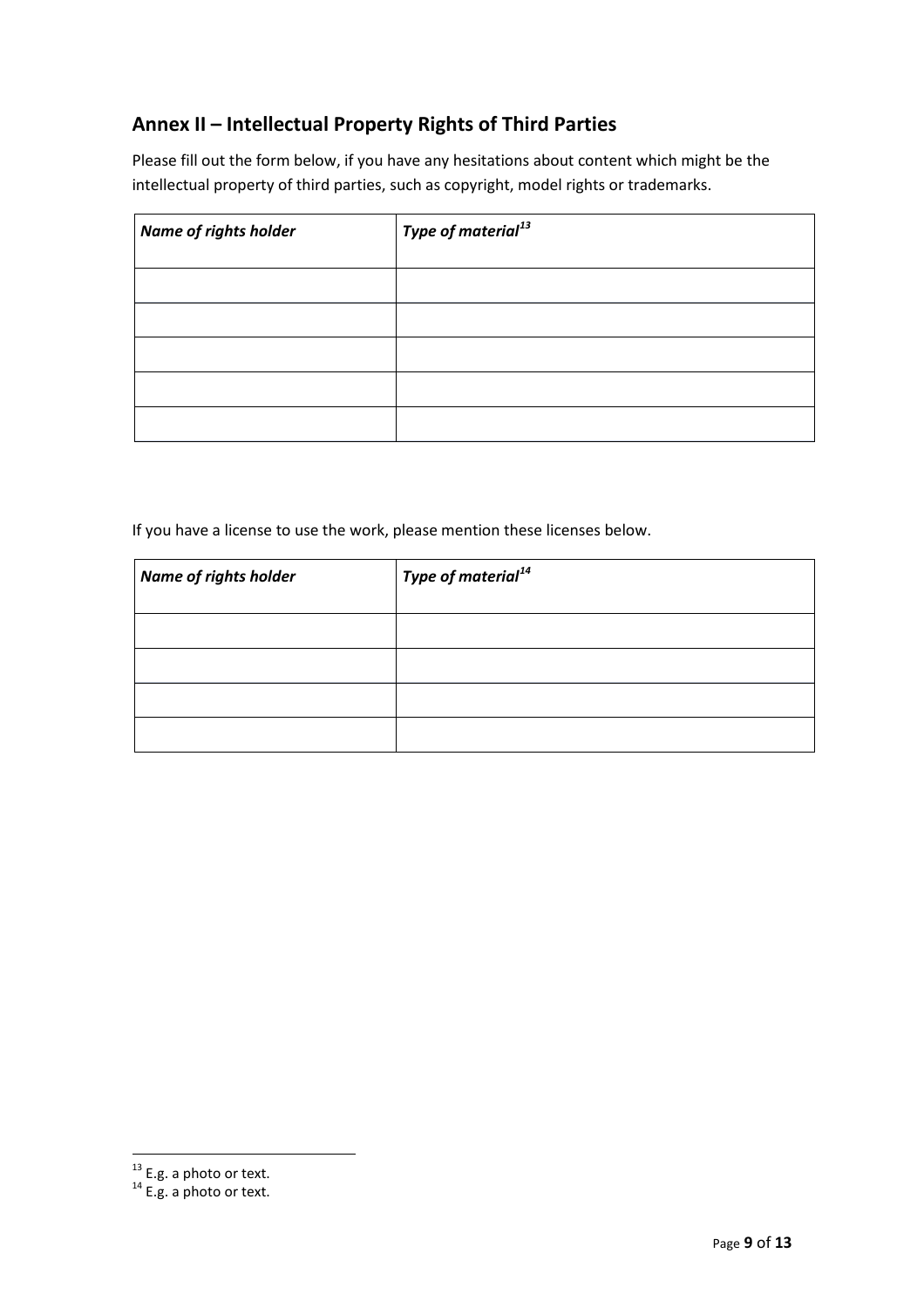## **Annex III – Expatriate Archive Centre Mission and Objectives**

The Expatriate Archive Centre (EAC) mission is to collect and preserve the life stories of expatriates worldwide for future research. The EAC is a unique, non-profit, independent archive based in the Netherlands, with a global outreach.

The EAC objectives are:

- to curate and preserve unique source material documenting the experiences of expatriates of all nationalities and backgrounds;
- to establish a centre of excellence for expatriation research;
- to give the life stories of expatriates their rightful place in global migration history.

The EAC exists to facilitate quality research that promotes and enhances a better understanding of expatriate life. Research topics and conclusions are not opinions held by the EAC but are the sole ownership of the researcher.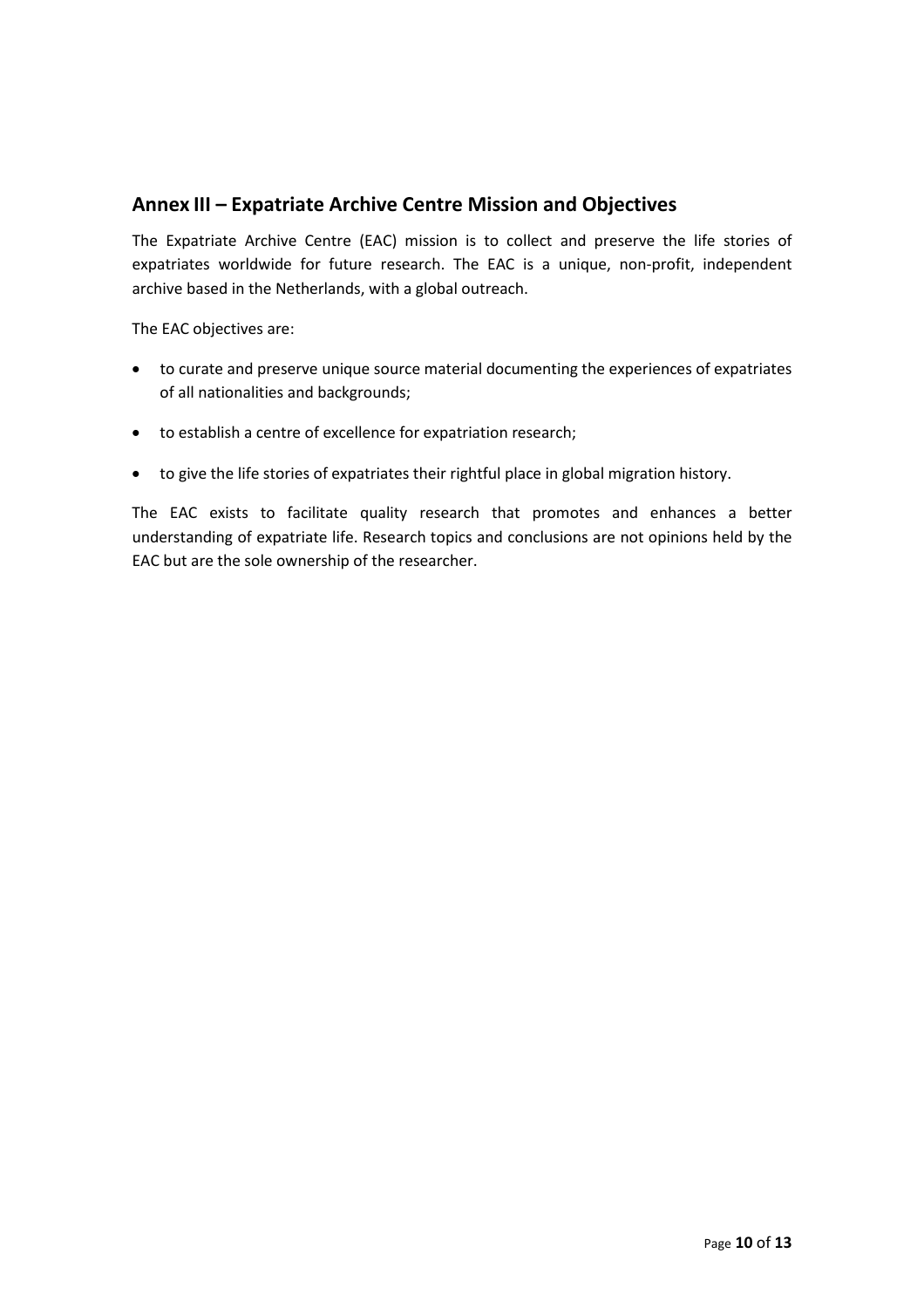## **Annex IV – Donation Privacy Statement**

We respect privacy. We only process personal data in line with the purpose for which they were provided to us and in conformity with the General Data Protection Regulation (GDPR).

#### **About us**

The Expatriate Archive Centre (hereinafter: 'EAC') is the controller with regard to the processing of the personal data in the materials under the GDPR.

#### **Our contact details are:**

Expatriate Archive Centre Paramaribostraat 20 2585 GN The Hague Chamber of Commerce: 41159441

#### **Which data do we collect?**

We collect personal data in our archive for historical and scientific purposes. We focus on the material that represents the multifaceted aspects of expatriate life. Our main focus is on unique personal writings such as letters and diaries, which can be supplemented by other relevant material like photos and films.

These collections may contain personal data of still-living persons, which are provided to us by the blogger. These data may include names, date of birth/death, nationality/citizenship, and profession. In our archive, we may also process personal data on racial or ethnic origin, political opinions, religious beliefs or other beliefs of a similar nature, trade union membership, physical or mental health or condition, and sexual orientation.

## **For what purpose do we use personal data?**

The personal data contained in the archive are collected and preserved for the historical and scientific purpose of keeping the life stories of expatriates worldwide for future research. In addition to that, we may use anonymised personal data for EAC Public Relations, Print Materials, Website, Social Media, EAC Publications or others.

## **With whom do we share personal data?**

We use the services of LAN Services, who take care of the online back-up of our digital files. More information about the policy of LAN Services can be found here: https://www.lanservices.nl/. The server is located on our own premises. All personal data is stored by us or our processors in a country in the EU / EEA or in an adequate country and we have concluded a processor agreement with our LAN services to process your personal data safely.

Our archive management system runs on the Adlib software of Axiell. In order to perform updates and maintenance of this system, the staff members of Axiell may receive access to the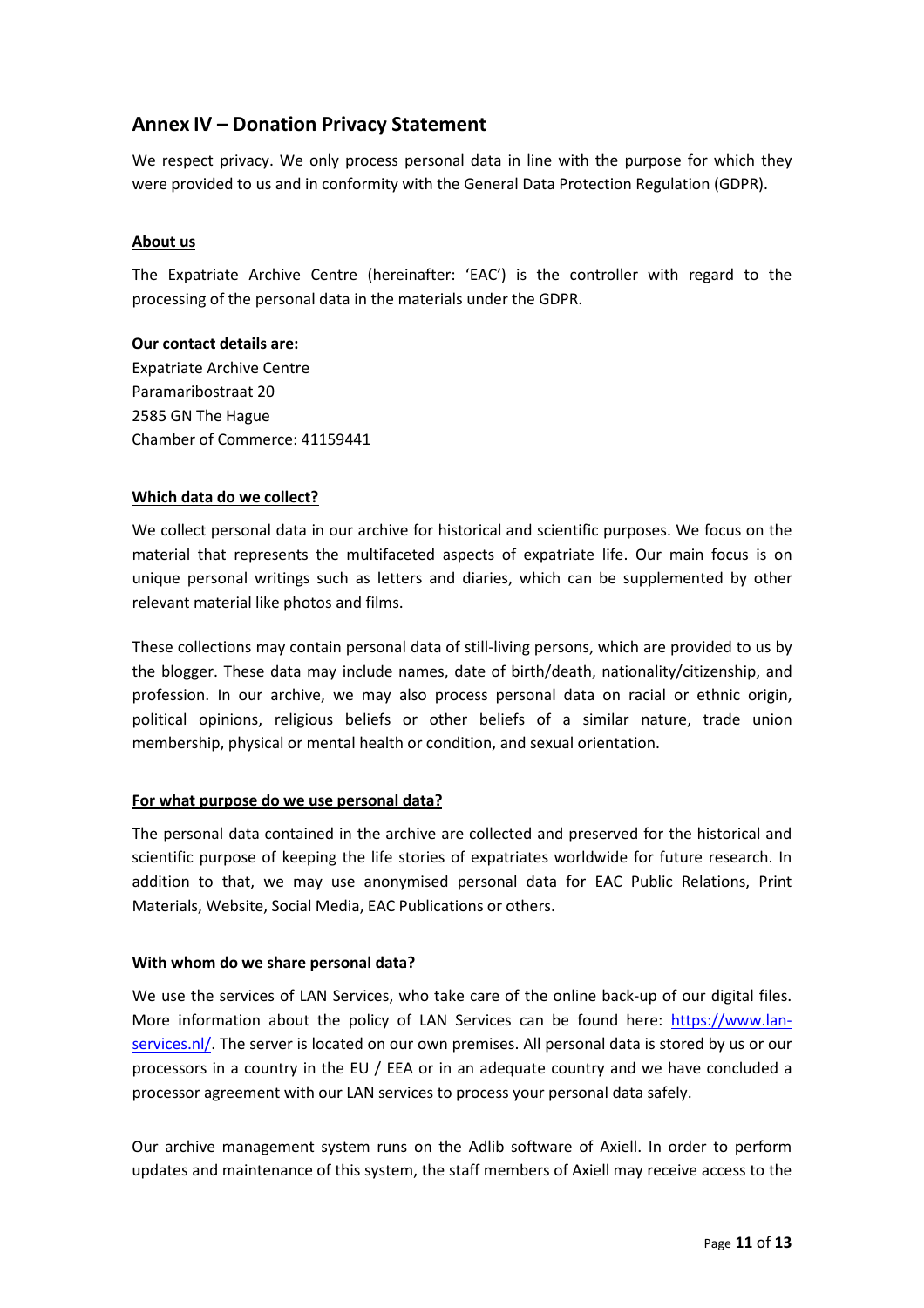personal data stored in our archives. More information on the privacy policy of Axiell may be found here: http://www.axiell.com/onlineprivacypolicy/.

Taking the terms of your agreement into account, the EAC makes archived blogs available to researchers and other parties approved by the EAC. Public blogs will be archived and will be available to the general public. If any additional personal information that is mentioned in this agreement is shared with volunteers, interns or other approved parties, these parties sign a confidentiality agreement.

## **Your rights**

We would like to inform you about the rights you have and the influence you can exert on the processing of your personal data. If you want to exercise one of these rights, please contact us by e-mail at welcome@xpatarchive.com.

## **Access, rectification and erasure**

You have the right to know what personal data we process about you and you may then request that it be rectified or deleted.

#### **Restriction of processing**

You have the right to ask us to limit the processing of your personal data, for example, if the data is no longer correct, the processing is unlawful, if we no longer need your personal data or we are awaiting a decision on the objection you have made against processing.

## **Right of objection**

You have the right to object to the processing of your personal data. If you object to the use of personal data for the purposes of direct marketing, we will no longer use your personal data for this purpose.

#### **Data portability**

You have the right to receive your personal data from us in a structured, commonly used and machine-readable form, so that you can transfer it to another party, if you have given us permission to process your data and when the processing was done automatically.

#### **Withdraw consent**

If we have obtained your data for a certain purpose on the basis of your consent, you may withdraw this consent at any time. Withdrawal of consent does not affect the lawfulness of the processing that occurred prior to the withdrawal.